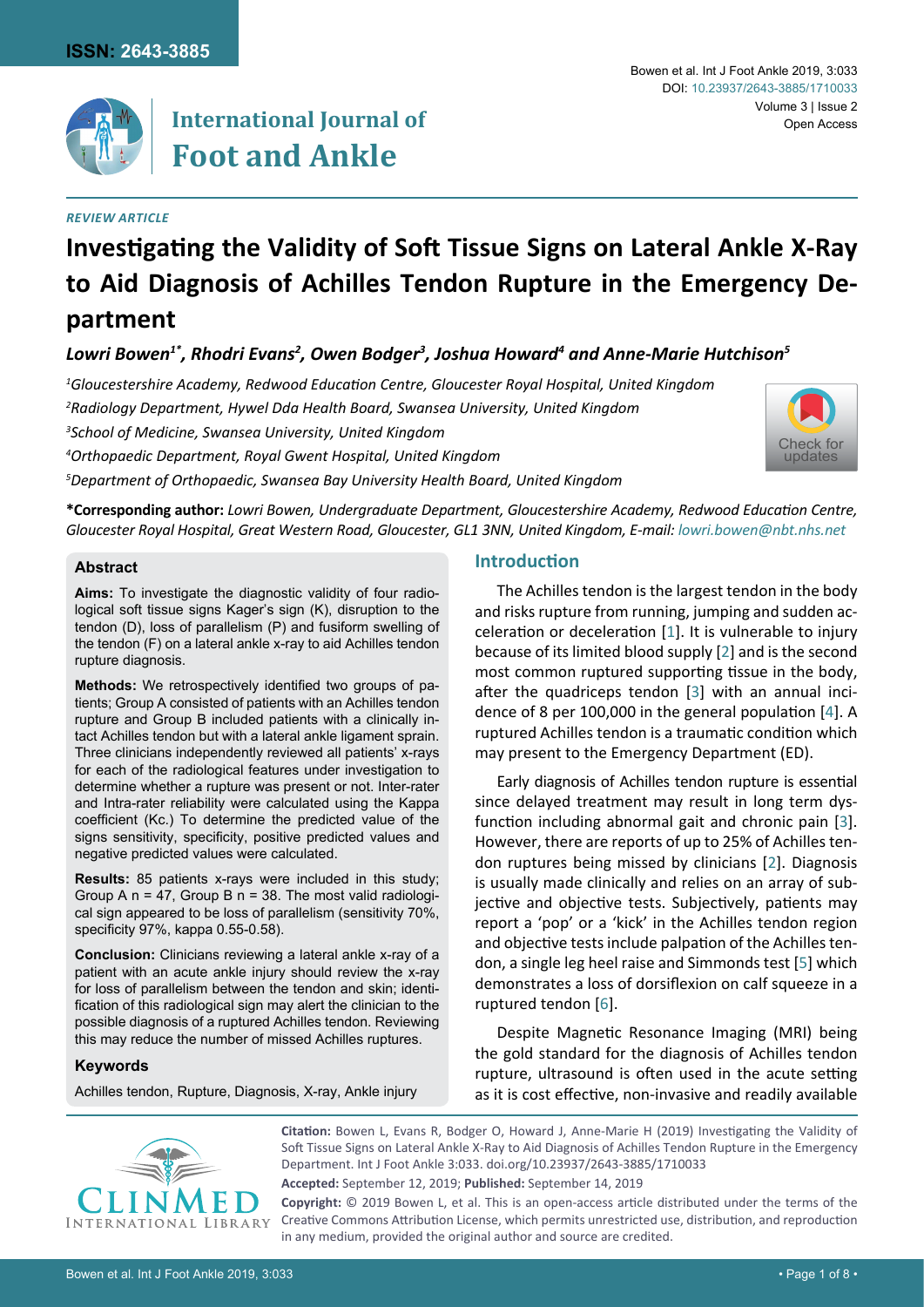<span id="page-1-1"></span>**Table 1:** Signs of lateral ankle x-ray that have previously been associated with ruptured Achilles tendon.

| Sign on x - ray                                                        | <b>Description</b>                                                                                                                                                                                                                                                                                                                                                         |
|------------------------------------------------------------------------|----------------------------------------------------------------------------------------------------------------------------------------------------------------------------------------------------------------------------------------------------------------------------------------------------------------------------------------------------------------------------|
| Kager's sign [8]                                                       | Loss of sharp contour of the fat pad in Kager's triangle, margins become serrated and<br>indistinct. Triangle becomes smaller, less transparent and covered by a network like<br>shadow.                                                                                                                                                                                   |
| Toygar's angle [9]                                                     | Angle of the posterior skin surface curve. The angle diminishes in patients with rupture<br>and considered pathological if less than 150°.                                                                                                                                                                                                                                 |
| Positive Arner's angle [10]                                            | Anterior contour of the Achilles tendon curves away from the calcaneus between the<br>insertion of the Achilles tendon, at the posterior aspect of the calcaneus, and the superior<br>aspect of the calcaneus. Proximal to the upper part of the calcaneus the anterior contour<br>shows a forward deviation, resulting in non-parallelism of the tendon and skin surface. |
| Thickness of Achilles tendon [11]                                      | A thickness of more than 8 mm is considered abnormal.                                                                                                                                                                                                                                                                                                                      |
| Tibio - first metatarsal angle -<br>indicator of ankle neutrality [12] | Angle produced by a line drawn through the mechanical axis of the tibia and a line drawn<br>parallel to and bisecting the first metatarsal shaft. Neutral ankle defined as $\leq 100^{\circ}$ - ankle<br>adopts more neutral position when Achilles tendon is ruptured.                                                                                                    |

<span id="page-1-0"></span>**Table 2:** Definition of the modified x-ray signs investigated in this study.

| Kager's sign (K)        | ⊦As described in Table 1.                                                      |
|-------------------------|--------------------------------------------------------------------------------|
| Disruption (D)          | Disruption to the appearance of the Achilles tendon.                           |
| Loss of parallelism (P) | Loss of parallelism between the tendon and skin.                               |
| Fusiform (F)            | An appearance of a fusiform swelling of the tendon (thickening of the tendon). |

<span id="page-1-2"></span>

[[7](#page-5-6)]. However, X-rays are sometimes requested for these patients, usually to exclude bony injury in the emergency setting. Since an x-ray can be used to look at the bone, air and soft tissue, there may be soft tissue changes visible that could be used to aid the diagnosis of an Achilles rupture and potentially decrease the incidence of missed ruptures.

A literature review identified five radiological x-ray signs that have been described to diagnose an Achilles tendon rupture; these are described in [Table 1](#page-1-1). To the authors knowledge, none of these tests have been investigated for reliability and accuracy.

The aim of this study was to investigate the diagnostic validity (reliability and accuracy) of radiological soft

<span id="page-1-3"></span>

tissue signs on a lateral ankle x-ray for an Achilles tendon rupture. Four radiological soft tissue features were investigated [\(Table 2\)](#page-1-0); Kager's sign as described in [Ta](#page-1-1)[ble 1](#page-1-1) and the three others modified from the remaining four previously described. These modifications were made so that the signs could be applied by all clinicians, including those with limited radiological experience.

Please refer to [Figure 1](#page-1-2) and [Figure 2](#page-1-3) showing normal lateral ankle x-ray and lateral ankle x-ray of a patient with ruptured Achilles tendon. [Figure 2](#page-1-3) displays all signs explained above in [Table 2.](#page-1-0)

## **Methods**

## **Study design**

A retrospective case control convenience study iden-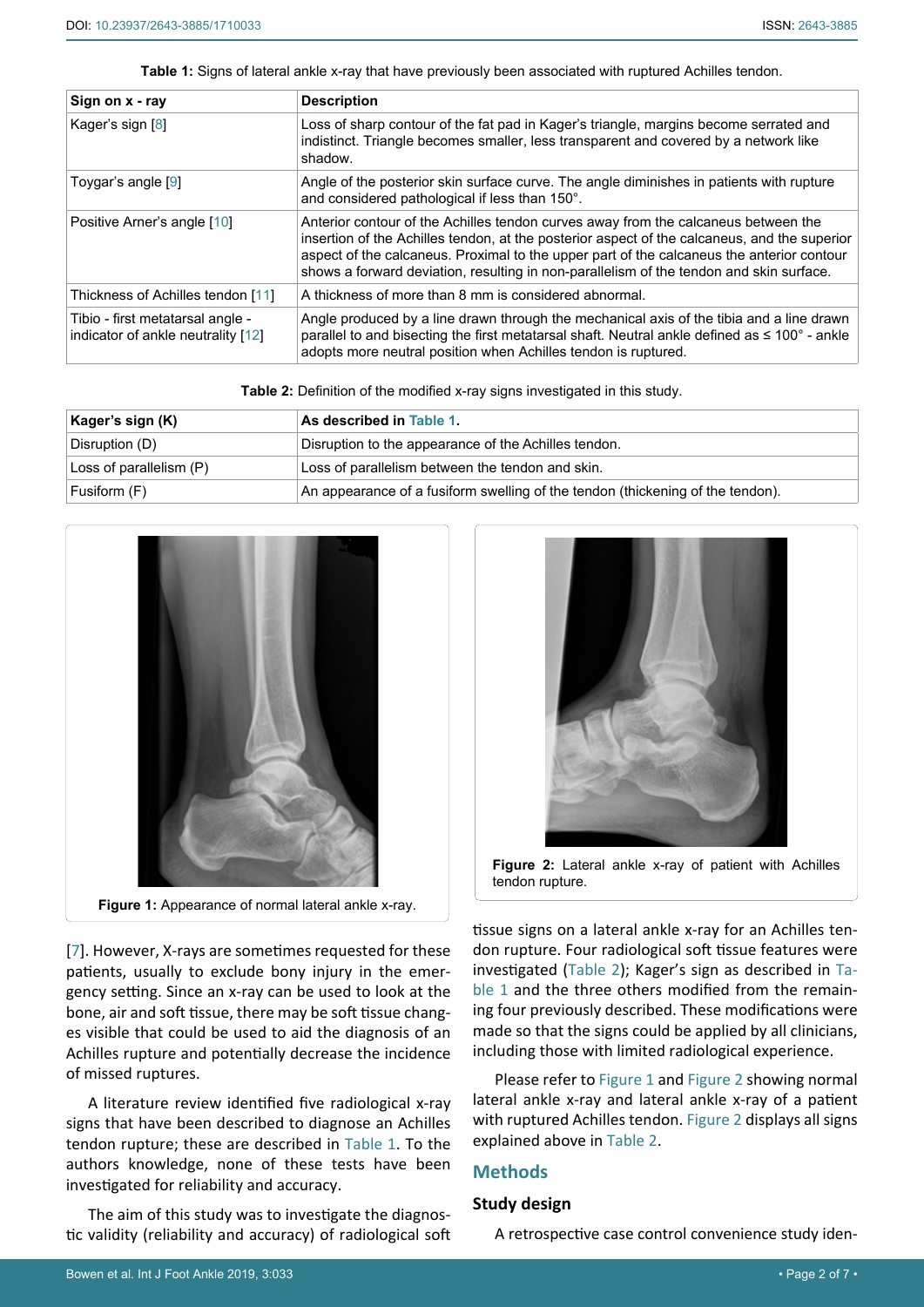<span id="page-2-0"></span>

**Figure 3:** Flow chart showing participant selection into Group A.

| Value of Kc   | <b>Strength of agreement</b> |
|---------------|------------------------------|
| ${}_{0.00}$   | Poor                         |
| $0.00 - 0.20$ | Slight                       |
| $0.21 - 0.40$ | Fair                         |
| $0.41 - 0.60$ | Moderate                     |
| $0.61 - 0.80$ | Substantial                  |
| > 0.81        | Almost perfect               |

<span id="page-2-2"></span>**Table 3:** Interpretation of Kappa values [[13\]](#page-5-12).

tifying soft tissue signs on lateral ankle x-ray to aid diagnosis of Achilles tendon rupture in the emergency department. The local ethics committee confirmed that ethical permission was not required for this study.

## **Study population**

Two participant groups were identified for this investigation; Group A comprised of patients with an Achilles tendon rupture identified by a positive Simmonds test and confirmed by ultrasound scan, and Group B was a control group of patients who had not ruptured their Achilles tendon (determined by a negative Simmonds test) but had a lateral ankle ligament sprain. Both groups of patients had a lateral ankle X-rays at time of initial presentation; 47 lateral ankle x-rays were retrieved from PACS for Group A, and 38 for Group B.

Group A were retrospectively identified from the clinical records of a specialist run Achilles tendon rupture clinic at our local hospital (between June 2008 and March 2014). Patients without both an ultrasound scan and lateral ankle x-ray were excluded.

Patients in Group B were retrospectively identified from the emergency department records of the same hospital (between January 2014 and June 2014). Included were all patients who were diagnosed with a lateral ligament ankle sprain and a negative Simmonds tests (indicating that the Achilles tendon was intact clinically).

<span id="page-2-1"></span>

All patients were over the age of 16 years and had a lateral ankle x-ray on arrival.

## **Data collection**

All x-rays included in the study were anonymised and placed into a power point presentation in random sequence.These images were then reviewed by a consultant musculoskeletal Radiologist (C1), a senior physiotherapist (C2) and a medical student (C3) independently and blind to each other; all x-rays were reviewed via the PowerPoint. They reviewed the x-rays for each of the four radiological features (K, D, P and F) and documented on a proforma [\(Figure 1](#page-1-2), [Figure 2](#page-1-3), [Figure 3](#page-2-0), [Figure](#page-2-1)  [4](#page-2-1), [Supplementary Table 1](#page-6-0), [Supplementary Table 2](#page-6-1) and [Supplementary Table 3](#page-7-0)) whether the Achilles tendon was ruptured or not. To investigate the intra-reliability, each reviewer conducted the same assessment of the x-rays 24 hours later. To prevent recall bias, the x-rays were reviewed in a different sequence for the second assessment.

## **Statistical Analysis**

## **Reproducibility**

The reproducibility (reliability) of the four x-ray signs for each clinician (intra-observer reliability) and between the three clinicians (inter-observer reliability) was calculated using the Kappa coefficient (Kc). The inter-observer reliability was measured from only the first diagnosis of each clinician and compared all clinicians with each other (C1 and C2, C1 and C3, and C2 and C3). The strength of the agreement of the Kappa values was interpreted according to the values presented in [Table](#page-2-2)  [3](#page-2-2).

#### **Accuracy**

In order to determine the accuracy of the signs, the sensitivity, specificity, positive predictive value (PPV) and negative predictive value (NPV) were calculated.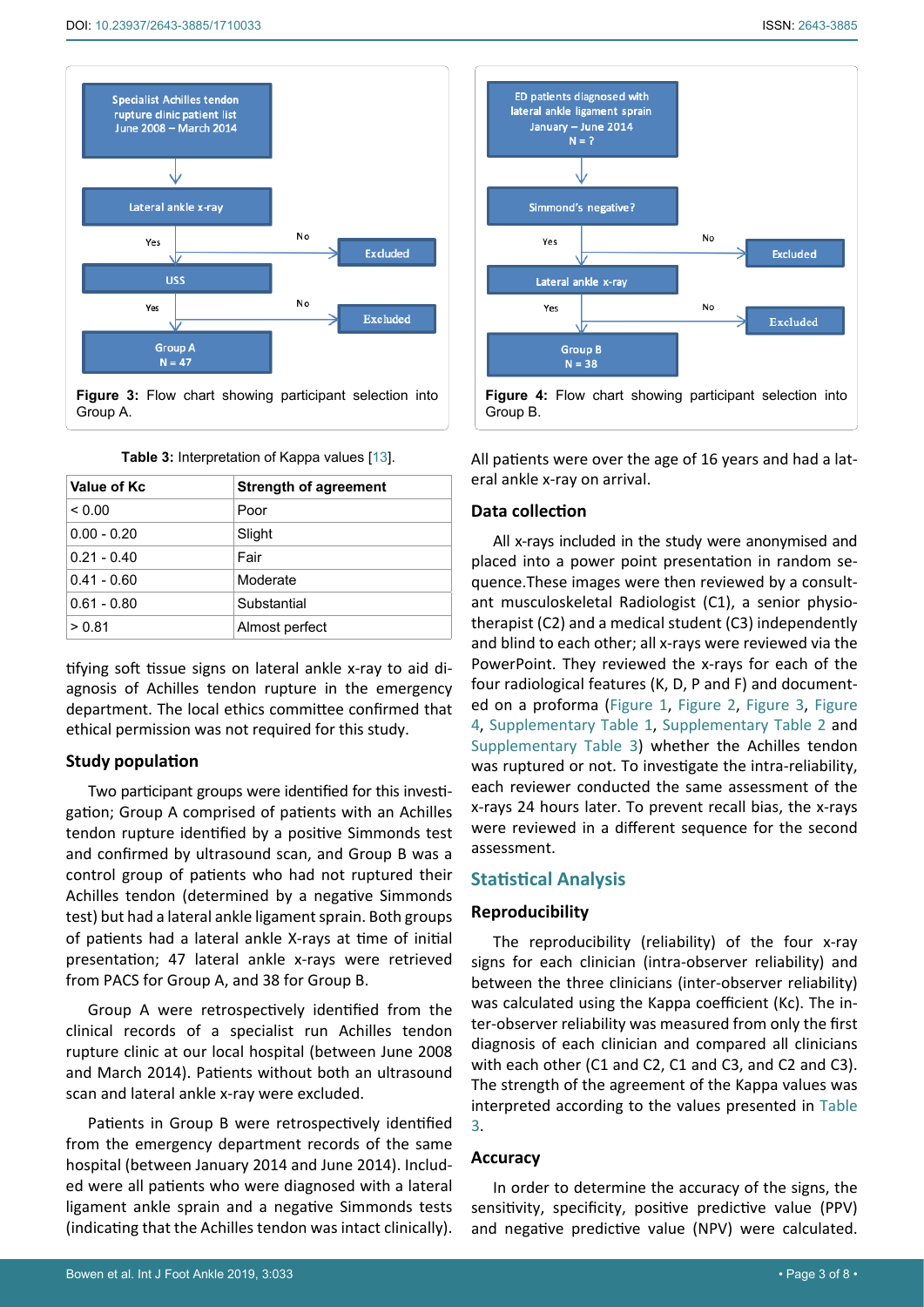| X-ray Sign                       | Intra-observer agreement |          | Inter-observer agreement |          |
|----------------------------------|--------------------------|----------|--------------------------|----------|
|                                  | Kappa                    | Category | Kappa                    | Category |
| Kager's sign (K)                 | 0.57                     | Moderate | 0.36                     | Fair     |
| Disruption (D)                   | 0.47                     | Moderate | 0.21                     | Fair     |
| Loss of Parallelism (P) $ 0.55 $ |                          | Moderate | 0.58                     | Moderate |
| Fusiform (F)                     | 0.46                     | Moderate | 0.42                     | Moderate |

<span id="page-3-2"></span>**Table 4:** Reproducibility of x-ray signs with interpretation of Kappa value.

<span id="page-3-0"></span>**Table 5:** Accuracy of x-ray signs; displaying sensitivity and specificity.

| <b>Test</b>             | <b>Sensitivity</b>        | <b>Specificity</b>        |  |
|-------------------------|---------------------------|---------------------------|--|
|                         | (95% confidence interval) | (95% confidence interval) |  |
| Kager's sign (K)        | 84.8                      | 71.9                      |  |
|                         | $(77.1 - 90.1)$           | $(62.6 - 79.7)$           |  |
| Disruption (D)          | 48.6                      | 97.4                      |  |
|                         | $(40.0 - 57.2)$           | $(92.0 - 99.3)$           |  |
| Loss of parallelism (P) | 70.0                      | 96.5                      |  |
|                         | $(61.0 - 77.0)$           | $(90.7 - 99.9)$           |  |
| Fusiform (F)            | 53.6                      | 94.7                      |  |
|                         | $(45.0 - 62.1)$           | $(88.4 - 96.1)$           |  |

<span id="page-3-1"></span>**Table 6:** Accuracy of x-ray signs; displaying Positive predicted values and Negative predicted values with 95% confidence intervals.

| <b>Test</b>       | <b>PPV</b>              |                 |                 | <b>NPV</b>              |                 |                 |
|-------------------|-------------------------|-----------------|-----------------|-------------------------|-----------------|-----------------|
|                   | Study 55%<br>prevalence | 25% prevalence  | 75% prevalence  | Study 55%<br>prevalence | 25% prevalence  | 75% prevalence  |
| Kager's sign      | 78.5                    | 49.5            | 89.8            | 76.9                    | 93.9            | 62.2            |
|                   | $(70.9 - 84.6)$         | $(39.8 - 59.3)$ | $(84.2 - 93.7)$ | $(70.3 - 86.7)$         | $(88.4 - 97.0)$ | $(50.1 - 73.0)$ |
| <b>Disruption</b> | 95.7                    | 85.7            | 97.8            | 61.0                    | 85.3            | 39.2            |
|                   | $(87.2 - 98.9)$         | $(69.0 - 94.6)$ | $(91.7 - 99.6)$ | $(53.4 - 68.0)$         | $(79.8 - 89.6)$ | $(31.7 - 47.3)$ |
| Loss of           | 96.0                    | 86.0            | 98.5            | 72.4                    | 90.6            | 51.7            |
| parallelism       | $(89.4 - 98.7)$         | $(94.1 - 99.7)$ | $(94.1 - 99.7)$ | $(64.4 - 79.1)$         | $(85.6 - 94.1)$ | $(42.2 - 61.0)$ |
| Fusiform          | 92.5                    | 76.7            | 97.1            | 62.8                    | 86.2            | 40.8            |
|                   | $(83.8 - 96.1)$         | $(61.0 - 87.7)$ | $(91.1 - 99.2)$ | $(55.1 - 69.9)$         | $(80.6 - 90.4)$ | $(32.9 - 49.2)$ |

This was done using only data from the first assessments in order to reflect clinical practice where decisions are made based on an initial x-ray review. The data of all three clinicians was combined ( $n = 225$ ). For the predictive values we produced three different figures corresponding to the performance under a low, moderate and high prevalence level of a rupture (25%, 50% and 75% respectively), as well as the study population in which the prevalence was 55.3%.

## **Results**

The x-rays from 85 patients were included in this study, 47 patients had ruptured Achilles tendons (Group A) and 38 had lateral ligament injuries but no Achilles tendon rupture (Group B). Please refer to [Figure 3](#page-2-0) and [Figure 4](#page-2-1) showing flow of participant inclusion.

## **Reproducibility**

[Table 4](#page-3-2) displays the Kappa values of the four x-ray signs.

When considering intra-rater reliability, K was shown

to be the most reliable. When looking at the reliability between clinicians (inter-rater reliability), P and F were shown to be the most reliable.

## **Accuracy**

Displayed in [Table 5](#page-3-0) and [Table 6](#page-3-1) is the data showing the accuracy of the radiological signs.

The radiological signs that demonstrated the highest accuracy for confirming the absence of an Achilles tendon rupture were K and P. All four signs demonstrated high accuracy to confirm the presence of a rupture.

The tables displayed in the results section were condensed for the purpose of the report. Please refer to [Supplementary Table 1](#page-6-0), [Supplementary Table 2](#page-6-1) and [Supplementary Table 3\)](#page-7-0) which contains expanded versions of the tables with all the results from the study.

## **Overall validity**

The overall validity of each of the radiological signs, that is both the accuracy and reproducibility (Kappa), needs to be considered when interpreting test results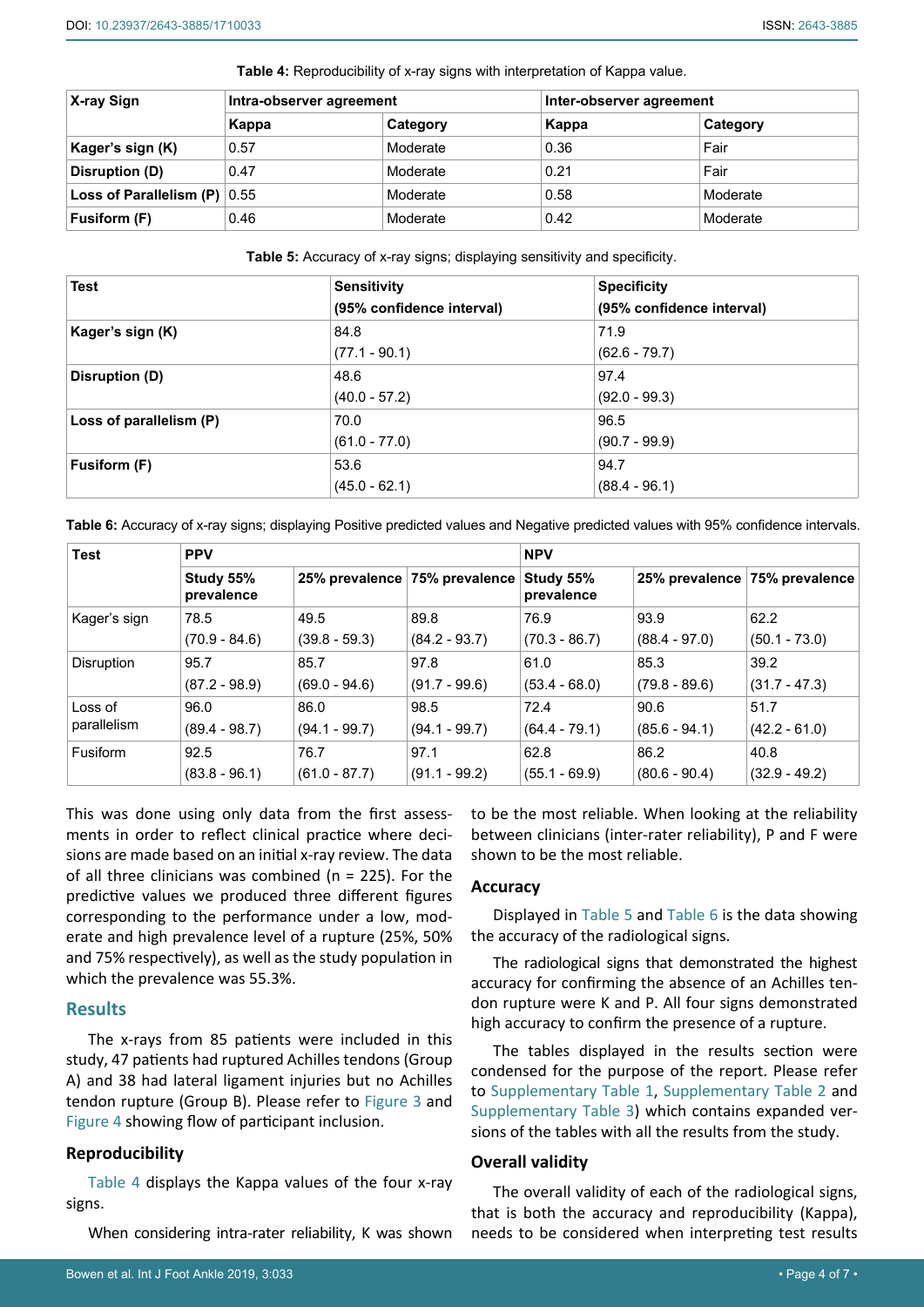<span id="page-4-0"></span>

| X-ray sign              | <b>Sensitivity</b> | <b>Specificity</b> | <b>Kappa Category</b> |
|-------------------------|--------------------|--------------------|-----------------------|
| Loss of parallelism (P) | 70.0               | 96.5               | Moderate              |
| Fusiform (F)            | 53.6               | 94.7               | Moderate              |
| Kager's sign (K)        | 84.8               | 71.9               | Fair                  |
| Disruption (D)          | 48.6               | 97.4               | Fair                  |

in the clinical setting. The radiological feature that demonstrated the highest validity was P. None of the other features offered similar performance.

## **Discussion**

Loss of parallelism was found to be the most valid radiological sign for diagnosing an Achilles tendon rupture demonstrating both good reliability ( $Kc = 0.55$ ) and accuracy. We would therefore recommend that all clinicians reviewing a lateral ankle x-ray of a patient with an acute ankle injury should review the posterior soft tissue border of the achilles tendon, comparing the curve to the skin surface, to check for this feature.

Whilst the presence of a fusiform swelling, F, was shown to be reliable (Kc =  $0.42$ ) and specific (94.7%) it should be used with caution due to its low sensitivity (53.6%) because its absence does not exclude injury ([Table 7](#page-4-0)). It was found that the other two signs under investigation, K and D, although highly specific, showed poor reliability and are therefore not recommended for clinical use.

All four signs showed moderate intra-observer reliability, however both K and D demonstrated low inter-observer reliability. This demonstrates that the individual clinicians had higher levels of agreement with themselves rather than with each other. This difference between intra and inter-observer reliability may be explained by how each clinician interpreted the definition of these two radiological signs and could reflect their subjective nature. It may have been that if the signs had been applied as initially described, without modification, then the reliability may have been improved.

To the authors knowledge this study is the first to investigate the validity of radiological features for an Achilles rupture therefore no comparison can be made with previous research.

Limitations of the study are recognised. Firstly, different reference standards were used for diagnosing an Achilles rupture in each of the two groups; all patients in Group A were diagnosed with an Achilles rupture by having an ultrasound scan investigation and a positive Simmonds test whilst the presence of an Achilles tendon rupture was excluded in the control group via Simmonds test only. This was due to the retrospective nature of the study. Ideally all patients in both groups would have an ultrasound scan but due to logistics and cost this would not have been possible. However, Simmonds test has been shown to be an accurate diagnostic test with a sensitivity and specificity of 96% and 93% respectively [\[14](#page-5-13)]. Therefore, we can be fairly certain that those in the control group with a rupture excluded via a negative Simmonds test were not misdiagnosed.

Secondly, it could be argued that since all the patients in the control group had a lateral ankle ligament sprain, these results can only be applied to this group of patients. It may be that patients in group B had other soft tissue or bony injuries that produced similar radiological features on x-ray to that of an Achilles rupture, confounding results. This warrants potential further investigation. In addition, calculating the cumulative statistical relevance of the presence of two or more concurrent signs may provide a more clinically significant diagnostic tool in practice.

In conclusion, this study investigated four radiological signs identifiable on a lateral ankle x-ray for their reliability and accuracy in diagnosing an Achilles tendon rupture. It was found that a soft tissue feature of loss of parallelism between the tendon and skin on a lateral ankle x-ray is sufficiently reliable and accurate to be recommended in clinical use to aid diagnosis.

#### **Ethics Approval**

Not applicable.

## **Clinical Trial Registration**

Not applicable.

#### **Funding**

This research received no specific grant from any funding agency in the public, commercial or not-forprofit sectors.

## **Competing Interests**

None declared.

## **Contribution**

All authors have made significant contribution to this paper. AMH planned the study and was responsible for collecting patient details and data. The study and data collection was then completed by As prew, LB and RE. OB was responsible for calculating the statistics used in this article. LB was the lead author of this paper. As prew, RE and OB contributed to the editing of the initial work for submission. JH contributed to the editing advice on all sections, and along with LB produced the final manuscript for submission. As prew and RE were both supervisors for the overall project.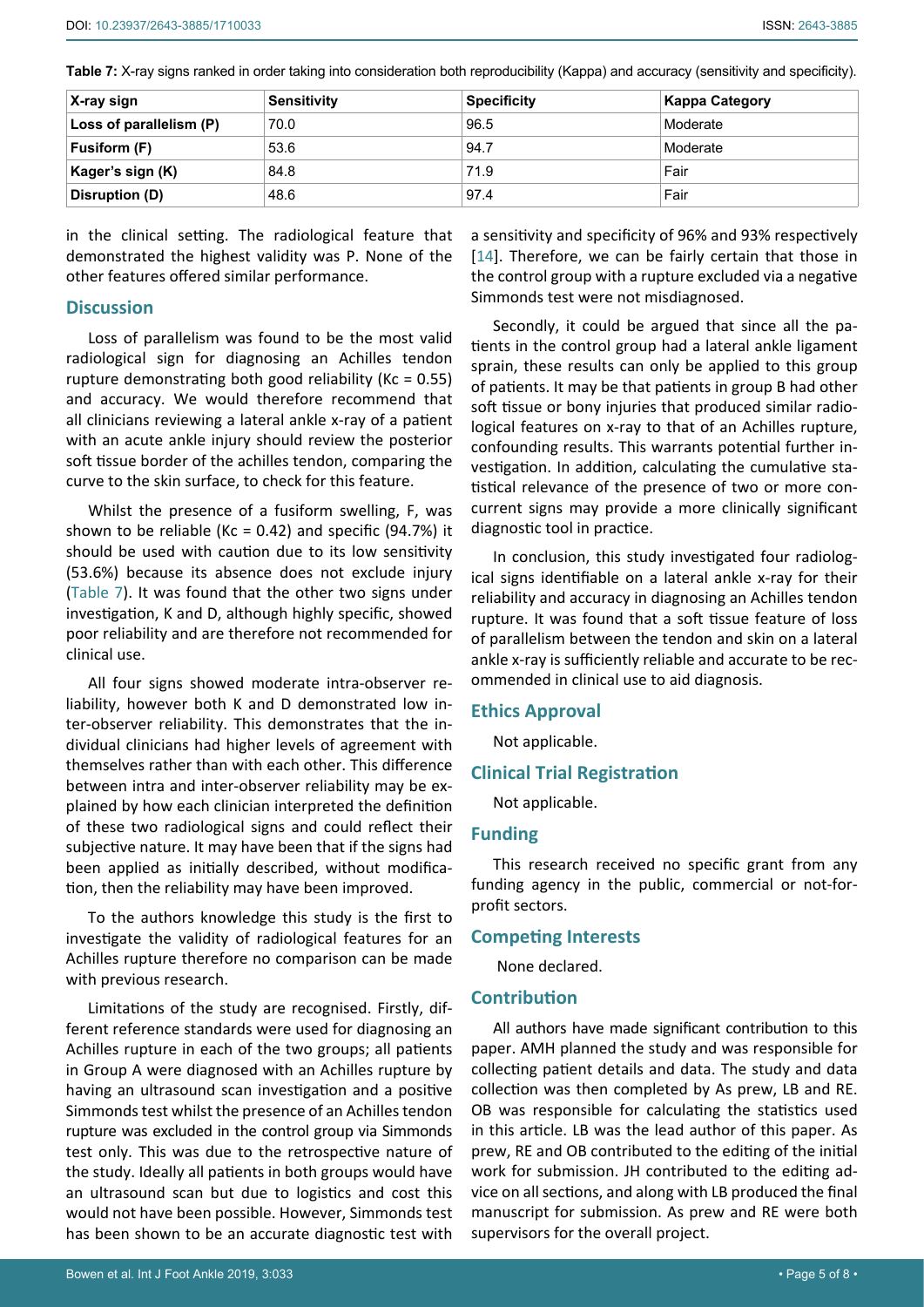## **References**

- <span id="page-5-0"></span>1. [Ham P, Maughan KL \(2014\) Achilles tendinopathy and](https://www.uptodate.com/contents/achilles-tendinopathy-and-tendon-rupture)  [tendon rupture: Up To Date.](https://www.uptodate.com/contents/achilles-tendinopathy-and-tendon-rupture)
- <span id="page-5-1"></span>2. [Mazzone MF, McCue T \(2002\) Common conditions of the](https://www.aafp.org/afp/2002/0501/p1805.html)  [achilles tendon. Am Fam Physician 65: 1805-1811.](https://www.aafp.org/afp/2002/0501/p1805.html)
- <span id="page-5-2"></span>3. [Kerr J \(2005\) Achilles tendon injury: Assessment and man](https://www.ncbi.nlm.nih.gov/pubmed/15912711)[agement in the emergency department. Emerg Nurse 13:](https://www.ncbi.nlm.nih.gov/pubmed/15912711)  [32-38.](https://www.ncbi.nlm.nih.gov/pubmed/15912711)
- <span id="page-5-3"></span>4. [Suchak AA, Bostick G, Reid D, Blitz S, Jomha N \(2005\)](https://www.ncbi.nlm.nih.gov/pubmed/16309606)  [The incidence of Achilles tendon ruptures in Edmonton,](https://www.ncbi.nlm.nih.gov/pubmed/16309606)  [Canada. Foot Ankle Int 26: 932-936.](https://www.ncbi.nlm.nih.gov/pubmed/16309606)
- <span id="page-5-4"></span>5. Dijk CNv, Karlsson J, Maffuli N, Thermann H (2008) Achilles tendon ruptures: Current concepts. (2nd edn), DJO Publications, London, UK.
- <span id="page-5-5"></span>6. [Scott BW, al Chalabi A \(1992\) How the Simmonds-Thomp](https://www.ncbi.nlm.nih.gov/pubmed/1544978)[son test works. J Bone Joint Surg Br 74: 314-315.](https://www.ncbi.nlm.nih.gov/pubmed/1544978)
- <span id="page-5-6"></span>7. [Gulati V, Jaggard M, Al-Nammari SS, Uzoigwe C, Gulati](https://www.ncbi.nlm.nih.gov/pmc/articles/PMC4436906/)  [P, et al. \(2015\) Management of achilles tendon injury: A](https://www.ncbi.nlm.nih.gov/pmc/articles/PMC4436906/)  [current concepts systematic review. World J Orthop 6: 380-](https://www.ncbi.nlm.nih.gov/pmc/articles/PMC4436906/) [386.](https://www.ncbi.nlm.nih.gov/pmc/articles/PMC4436906/)
- <span id="page-5-7"></span>8. Kager H (1939) Zur Klinik und diagnostik des achillessehnenrisses. Chirurg 11: 691-695.
- <span id="page-5-8"></span>9. [Toygar O \(1947\) Subkutane ruptur der achillessehne](https://www.ncbi.nlm.nih.gov/pubmed/20258650)  [\(diagnostik und behandlungsergebnisse\). Helv Chir Acta 3:](https://www.ncbi.nlm.nih.gov/pubmed/20258650)  [209-231.](https://www.ncbi.nlm.nih.gov/pubmed/20258650)
- <span id="page-5-9"></span>10. [Arner O, Lindholm A, Lindvall N \(1959\) Roentgen changes](https://www.ncbi.nlm.nih.gov/pubmed/13660719)  [in subcutaneous rupture of the Achilles tendon. Acta Chir](https://www.ncbi.nlm.nih.gov/pubmed/13660719)  [Scand 116: 496-500.](https://www.ncbi.nlm.nih.gov/pubmed/13660719)
- <span id="page-5-10"></span>11. [Cetti R, I Andersen \(1993\) Roentgenographic diagnoses of](https://www.ncbi.nlm.nih.gov/pubmed/8425349)  [ruptured Achilles tendons. Clin Orthop Relat Res 286: 215-](https://www.ncbi.nlm.nih.gov/pubmed/8425349) [221.](https://www.ncbi.nlm.nih.gov/pubmed/8425349)
- <span id="page-5-11"></span>12. [Kiely PD, Baker JF, Fat DL, Colgan G, Perera A, et al.](https://www.ncbi.nlm.nih.gov/pubmed/20580519)  [\(2011\) Achilles tendon rupture must be excluded in the](https://www.ncbi.nlm.nih.gov/pubmed/20580519)  [neutral, non-fractured ankle X-ray study. J Emerg Med 41:](https://www.ncbi.nlm.nih.gov/pubmed/20580519)  [718-722.](https://www.ncbi.nlm.nih.gov/pubmed/20580519)
- <span id="page-5-12"></span>13. [Petrie A, Sabin C \(2009\) Medical Statistics at a Glance. \(3rd](https://www.ncbi.nlm.nih.gov/pmc/articles/PMC2849533/)  [edn\), Wiley-Blackwell, UK.](https://www.ncbi.nlm.nih.gov/pmc/articles/PMC2849533/)
- <span id="page-5-13"></span>14. [Maffulli N \(1998\) The clinical diagnosis of subcutaneous](https://www.ncbi.nlm.nih.gov/pubmed/9548122)  [tear of the Achilles tendon. A prospective study in 174](https://www.ncbi.nlm.nih.gov/pubmed/9548122)  [patients. Am J Sports Med 26: 266-270.](https://www.ncbi.nlm.nih.gov/pubmed/9548122)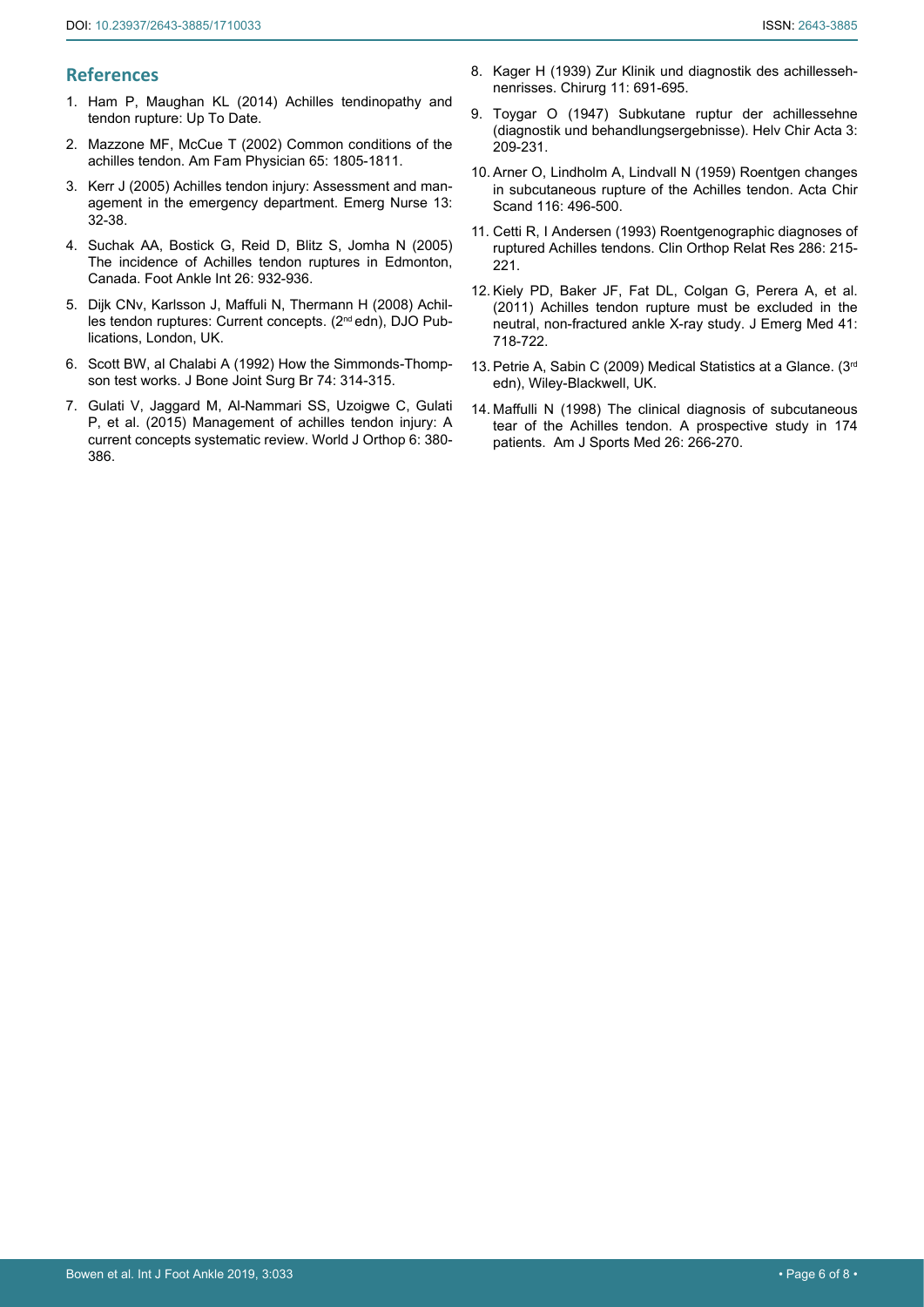| Kager's (+/-) | Disruption (+/-) | Loss of Parallelism (+/-) | Fusiform (+/-) |
|---------------|------------------|---------------------------|----------------|
|               |                  |                           |                |
|               |                  |                           |                |
|               |                  |                           |                |
|               |                  |                           |                |
|               |                  |                           |                |
|               |                  |                           |                |
|               |                  |                           |                |
|               |                  |                           |                |
|               |                  |                           |                |

<span id="page-6-0"></span>**Supplementary Table 1:** Proforma used by clinicians when reviewing the x-rays.

+ = Achilles rupture present.

<span id="page-6-1"></span>**Supplementary Table 2:** Reproducibility of x-ray signs, including all Kappa values.

|            | Intra-observer agreement                         | Inter-observer agreement Loss of Parallelism (+/-) Fusiform (+/-) |                                 |                  |  |
|------------|--------------------------------------------------|-------------------------------------------------------------------|---------------------------------|------------------|--|
|            | C <sub>1</sub> , C <sub>2</sub> , C <sub>3</sub> | C <sub>1</sub> & C <sub>2</sub>                                   | C <sub>1</sub> & C <sub>3</sub> | $^\circ$ C2 & C3 |  |
| X-ray Sign | Kappa                                            | Kappa                                                             | Kappa                           | Kappa            |  |
| K          | 0.57, 0.69, 0.65                                 | 0.40                                                              | 0.36                            | 0.49             |  |
| D          | 0.47, 0.56, 0.62                                 | 0.33                                                              | 0.21                            | 0.52             |  |
| P          | 0.55, 0.76, 0.55                                 | 0.71                                                              | 0.58                            | 0.58             |  |
| F          | 0.46, 0.67, 0.59                                 | 0.42                                                              | 0.49                            | 0.45             |  |

C1 = Clinician 1; C2 = Clinician 2; C3 = Clinician 3.